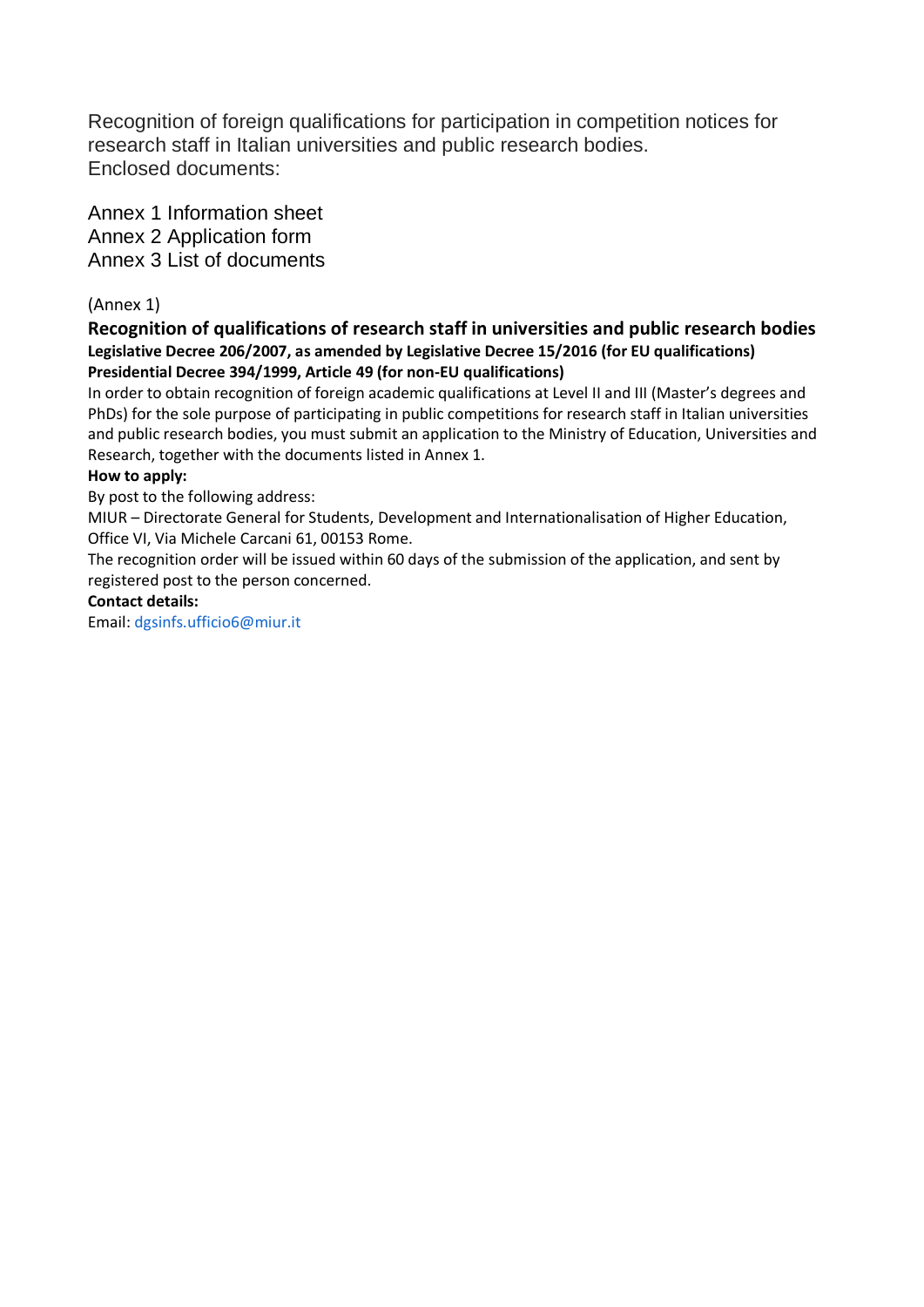# (Annex 2) **[revenue stamp EUR 16] Ministry of Education, Universities and Research**

| Directorate General for Students, Development and Internationalisation of Higher Education -<br>Office VI |                                      |  |
|-----------------------------------------------------------------------------------------------------------|--------------------------------------|--|
| Via Michele Carcani 61                                                                                    |                                      |  |
| 00153 Rome                                                                                                |                                      |  |
| I, the undersigned $\frac{1}{\sqrt{2}}$ born in $\frac{1}{\sqrt{2}}$ on                                   |                                      |  |
|                                                                                                           |                                      |  |
|                                                                                                           | $\frac{1}{2}$ postcode $\frac{1}{2}$ |  |
|                                                                                                           | telephone <u>telephone</u>           |  |
| holding an:                                                                                               |                                      |  |
| Academic qualification at level II (Master's degree)                                                      |                                      |  |
| (indicate original name of the qualification)                                                             |                                      |  |
|                                                                                                           |                                      |  |
| Academic qualification at level III (PhD)                                                                 |                                      |  |
| (indicate original name of the qualification)                                                             |                                      |  |
|                                                                                                           |                                      |  |
| <b>REQUEST</b>                                                                                            |                                      |  |
|                                                                                                           |                                      |  |

pursuant to and for the purposes of:

- Legislative Decree 206/2007, as amended by Legislative Decree 15/2016 (for EU qualifications)

- Article 49 of Presidential Decree 394/1999 (for non-EU qualifications)

# **recognition of my qualifications in order to be able to participate in competitions for researchers in Italian universities and public research bodies.**

# **Date Signature**

Enclose the following documents:

- 1) Certified copy of Bachelor's degree certificate
- 2) Certified copy of PhD certificate
- 3) Declaration of equivalence and legalisation of diplomas
- 4) Sworn translation of diplomas

5) Copy of identity document

6) 2 revenue stamps [*marche da bollo*] of EUR 16 (one must be attached to the application form) The applicant requests that the directorial recognition order be sent to the following address: